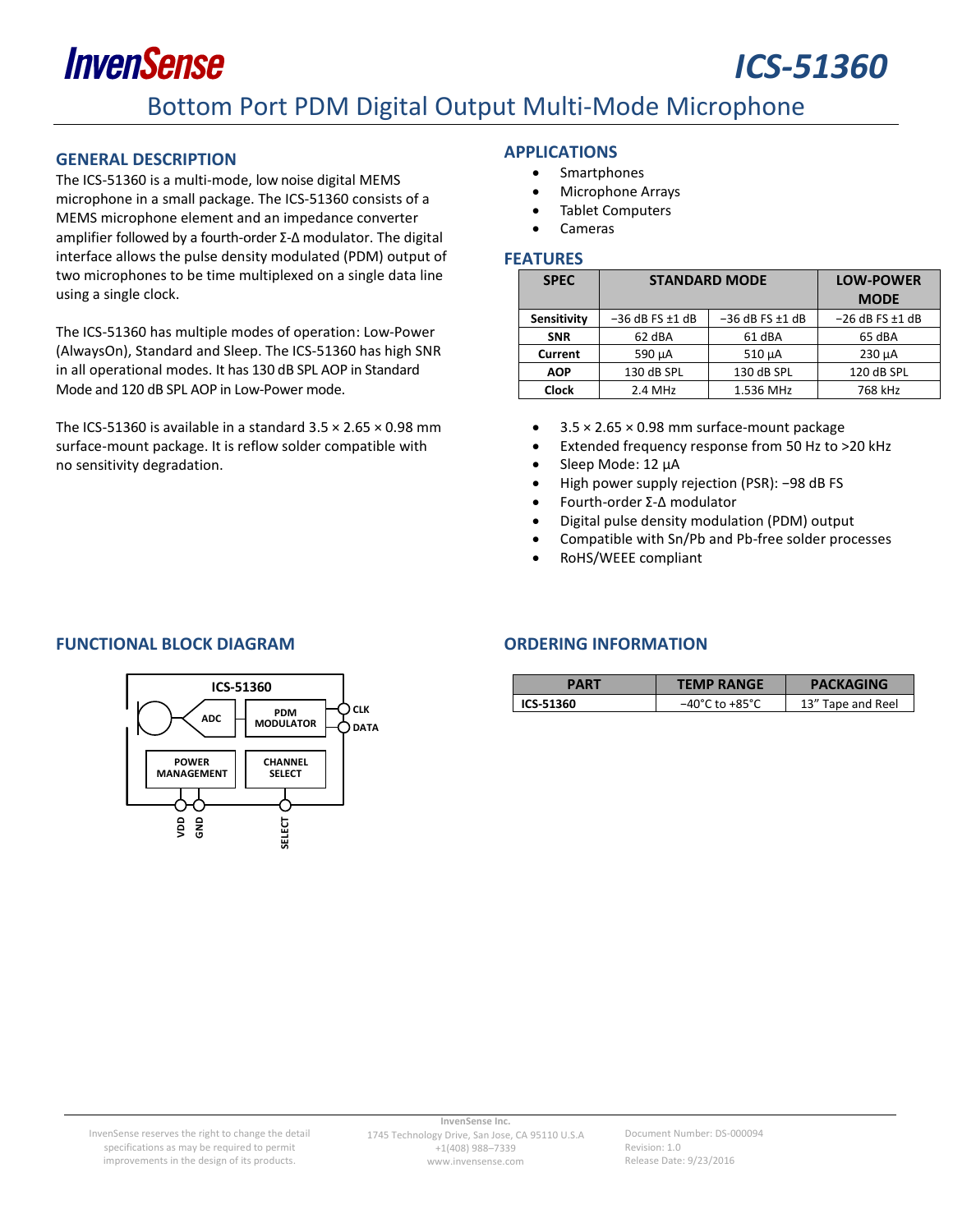## **ICS-51360**

## <span id="page-1-0"></span>**TABLE OF CONTENTS**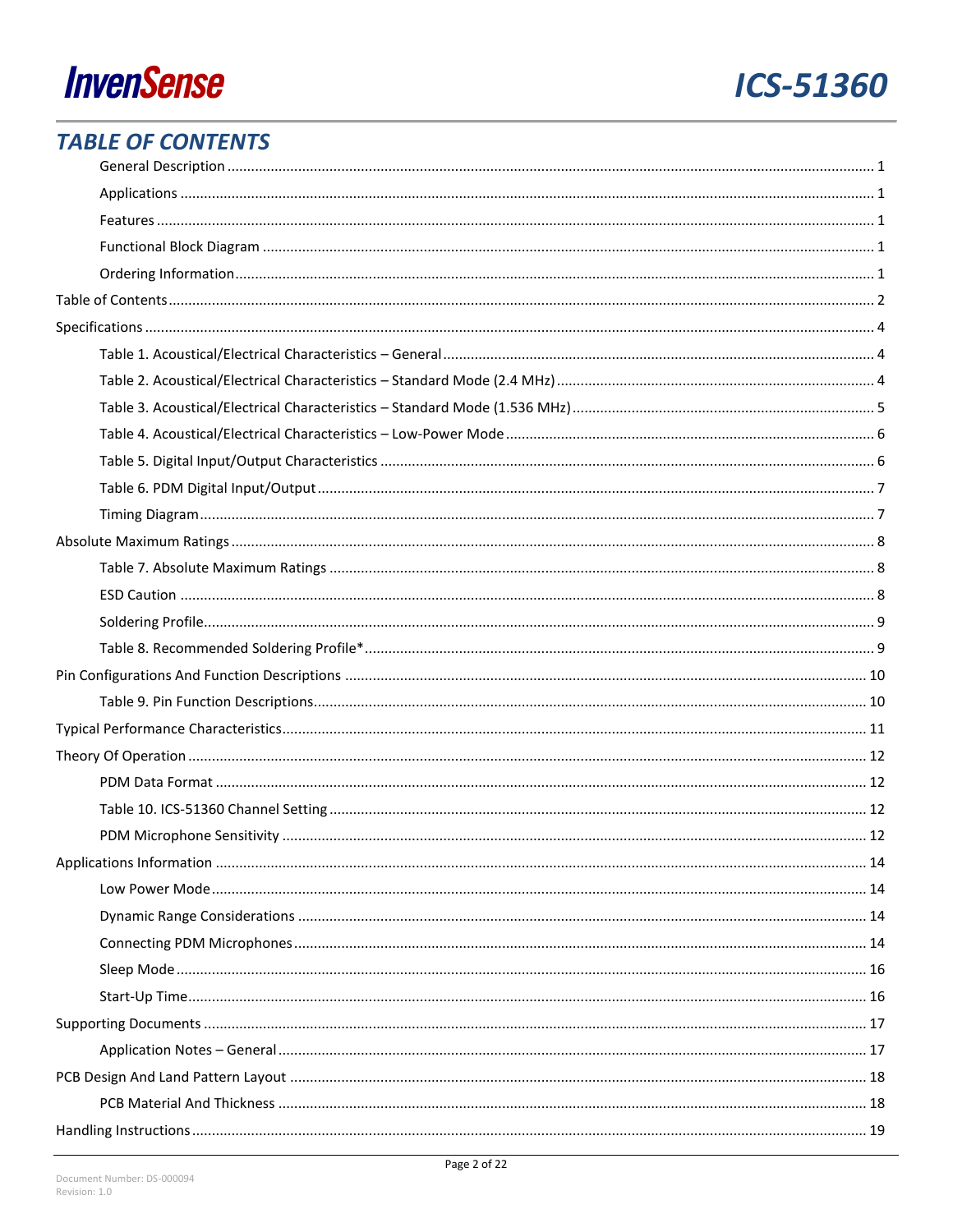## **ICS-51360**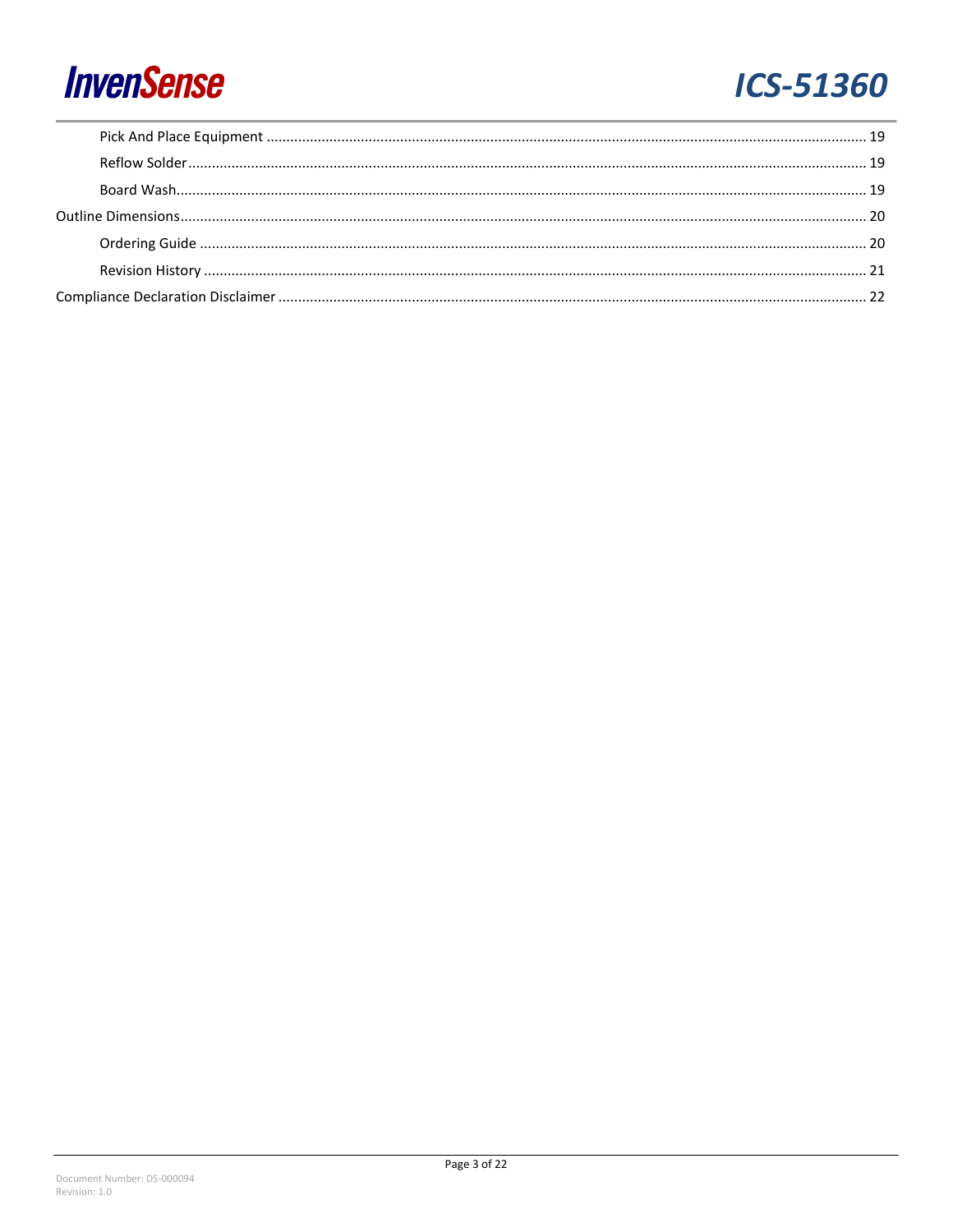

## <span id="page-3-0"></span>*SPECIFICATIONS*

#### <span id="page-3-1"></span>**TABLE 1. ACOUSTICAL/ELECTRICAL CHARACTERISTICS – GENERAL**

T<sub>A</sub> = 25°C, VDD = 1.8 to 3.3 V, SCK = 1.536 MHz, 32× decimation, C<sub>LOAD</sub> = 30 pF unless otherwise noted. Typical specifications are not guaranteed.

| <b>PARAMETER</b>                     | <b>CONDITIONS</b>                          | <b>MIN</b>   | <b>TYP</b> | <b>MAX</b> | <b>UNITS</b> | <b>NOTES</b> |
|--------------------------------------|--------------------------------------------|--------------|------------|------------|--------------|--------------|
| <b>PERFORMANCE</b>                   |                                            |              |            |            |              |              |
| Directionality                       |                                            |              | Omni       |            |              |              |
| <b>Output Polarity</b>               | Input acoustic pressure vs. output<br>data | Non-Inverted |            |            |              |              |
| Supply Voltage (V <sub>DD</sub> )    |                                            | 1.65         |            | 3.63       |              |              |
| Sleep Mode Current (I <sub>S</sub> ) | $SCK < 200$ kHz                            |              | 12         |            | μA           |              |

#### <span id="page-3-2"></span>**TABLE 2. ACOUSTICAL/ELECTRICAL CHARACTERISTICS – STANDARD MODE (2.4 MHZ)**

T<sub>A</sub> = 25°C, VDD = 1.8 to 3.3 V, SCK = 2.4 MHz, 50× decimation, C<sub>LOAD</sub> = 30 pF unless otherwise noted. Typical specifications are not guaranteed.

| <b>PARAMETER</b>                                    | <b>CONDITIONS</b>                                                             | <b>MIN</b> | <b>TYP</b> | <b>MAX</b> | <b>UNITS</b> | <b>NOTES</b> |
|-----------------------------------------------------|-------------------------------------------------------------------------------|------------|------------|------------|--------------|--------------|
| Sensitivity                                         | 1 kHz, 94 dB SPL<br>$-37$                                                     |            | $-36$      | $-35$      | dB FS        |              |
| Signal-to-Noise Ratio (SNR)                         | 20 kHz bandwidth, A-weighted                                                  |            | 62         |            | dBA          |              |
| Equivalent Input Noise (EIN)                        | 20 kHz bandwidth, A-weighted                                                  |            |            |            | dBA SPL      |              |
| <b>Acoustic Dynamic Range</b>                       | Derived from EIN and acoustic<br>overload point                               |            | 98         |            | dB           |              |
| 94 dB SPL<br><b>Total Harmonic Distortion (THD)</b> |                                                                               | 0.2        |            | %          |              |              |
| Power Supply Rejection (PSR)                        | 217 Hz, 100 mV p-p square wave<br>superimposed on VDD = 1.8 V, A-<br>weighted |            | $-98$      |            | dB FS        |              |
| Power Supply Rejection-Swept Sine                   | 1 kHz sine wave                                                               |            | $-110$     |            | dB FS        |              |
| <b>Acoustic Overload Point</b>                      | 10% THD                                                                       |            | 130        |            | dB SPL       |              |
| Supply Current (I <sub>S</sub> )                    | $V_{DD}$ = 1.8 V, no load                                                     |            | 590        | 650        | μA           |              |
|                                                     | $V_{DD} = 1.8 V$ , 19 pF load                                                 |            | 670        | 730        | μA           |              |

**Note 1:** Sensitivity is relative to the RMS level of a sine wave with positive amplitude equal to 100% 1s density and negative amplitude equal to 0% 1s density.

**Note 2:** The additional current in the loaded condition is independent of the microphone and can be calculated by I<sub>LOAD</sub> = C<sub>LOAD</sub> × V<sub>DD</sub> × f<sub>CLK</sub>.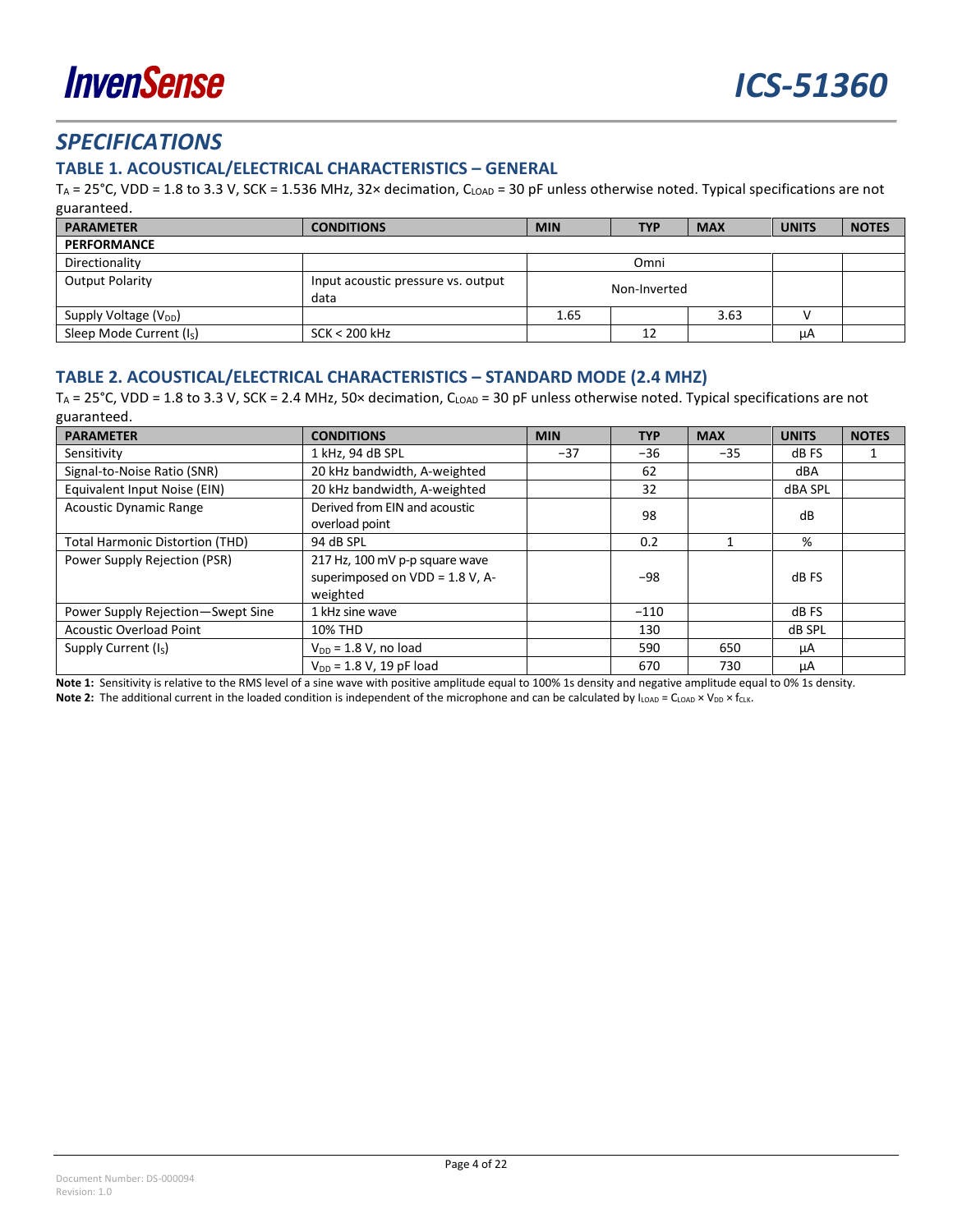

### <span id="page-4-0"></span>**TABLE 3. ACOUSTICAL/ELECTRICAL CHARACTERISTICS – STANDARD MODE (1.536 MHZ)**

T<sub>A</sub> = 25°C, VDD = 1.8 to 3.3 V, SCK = 1.536 MHz, 32× decimation, C<sub>LOAD</sub> = 30 pF unless otherwise noted. Typical specifications are not guaranteed.

| <b>PARAMETER</b>                       | <b>CONDITIONS</b>                                                                | <b>MIN</b> | <b>TYP</b> | <b>MAX</b> | <b>UNITS</b> | <b>NOTES</b> |
|----------------------------------------|----------------------------------------------------------------------------------|------------|------------|------------|--------------|--------------|
| Sensitivity                            | 1 kHz, 94 dB SPL<br>$-37$                                                        |            | $-36$      | $-35$      | dB FS        |              |
| Signal-to-Noise Ratio (SNR)            | 20 kHz bandwidth, A-weighted                                                     |            | 61         |            | dBA          |              |
| Equivalent Input Noise (EIN)           | 20 kHz bandwidth, A-weighted                                                     |            | 33         |            | dBA SPL      |              |
| <b>Acoustic Dynamic Range</b>          | Derived from EIN and acoustic<br>overload point                                  |            | 97         |            | dB           |              |
| <b>Total Harmonic Distortion (THD)</b> | 105 dBs SPL                                                                      |            | 0.2        |            | %            |              |
| Power Supply Rejection (PSR)           | 217 Hz, 100 mV p-p square wave<br>superimposed on $VDD = 1.8 V$ , A-<br>weighted |            | $-94$      |            | dB FS        |              |
| Power Supply Rejection-Swept Sine      | 1 kHz sine wave                                                                  |            | $-112$     |            | dB FS        |              |
| <b>Acoustic Overload Point</b>         | 10% THD                                                                          |            | 130        |            | dB SPL       |              |
| Supply Current (I <sub>S</sub> )       | $V_{DD}$ = 1.8 V, no load                                                        |            | 510        | 570        | μA           |              |
|                                        | $V_{DD} = 1.8 V$ , 19 pF load                                                    |            | 560        | 620        | μA           |              |

**Note 1:** Sensitivity is relative to the RMS level of a sine wave with positive amplitude equal to 100% 1s density and negative amplitude equal to 0% 1s density. **Note 2:** The additional current in the loaded condition is independent of the microphone and can be calculated by  $I_{LOAD} = C_{LOAD} \times V_{DD} \times f_{CLK}$ .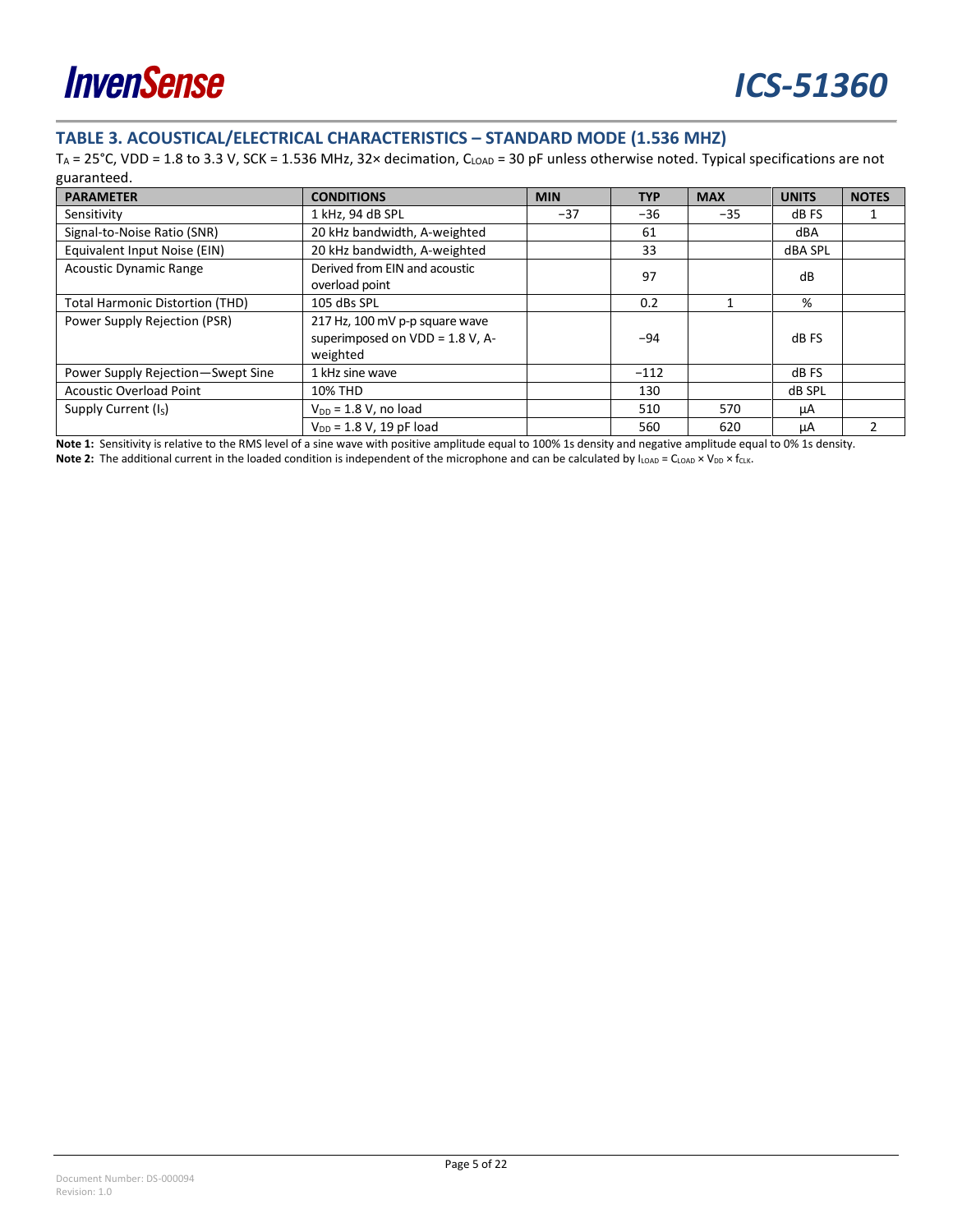#### <span id="page-5-0"></span>**TABLE 4. ACOUSTICAL/ELECTRICAL CHARACTERISTICS – LOW-POWER MODE**

TA = 25°C, VDD = 1.8 to 3.3 V, SCK = 768 kHz, 48× decimation, CLOAD = 30 pF unless otherwise noted. Typical specifications are not guaranteed.

| <b>PARAMETER</b>                       | <b>CONDITIONS</b>                                                                | <b>MIN</b> | <b>TYP</b> | <b>MAX</b> | <b>UNITS</b> | <b>NOTES</b> |
|----------------------------------------|----------------------------------------------------------------------------------|------------|------------|------------|--------------|--------------|
| Sensitivity                            | 1 kHz, 94 dB SPL                                                                 | $-27$      | $-26$      | $-25$      | dB FS        |              |
| Signal-to-Noise Ratio (SNR)            | 8 kHz bandwidth, A-weighted                                                      |            | 65         |            | dBA          |              |
| Equivalent Input Noise (EIN)           | 8 kHz bandwidth, A-weighted                                                      |            | 29         |            | dBA SPL      |              |
| <b>Acoustic Dynamic Range</b>          | Derived from EIN and acoustic<br>overload point                                  | 91         |            |            | dB           |              |
| <b>Total Harmonic Distortion (THD)</b> | 105 dB SPL                                                                       |            | 0.2        |            | %            |              |
| Power Supply Rejection (PSR)           | 217 Hz, 100 mV p-p square wave<br>superimposed on $VDD = 1.8 V$ , A-<br>weighted |            | $-91$      |            | dB FS        |              |
| Power Supply Rejection-Swept Sine      | 1 kHz sine wave                                                                  |            | $-102$     |            | dB FS        |              |
| <b>Acoustic Overload Point</b>         | 10% THD                                                                          |            | 120        |            | dB SPL       |              |
| Supply Current (Is)                    | $V_{DD}$ = 1.8 V, no load                                                        |            | 230        | 255        | μA           |              |
|                                        | $V_{DD} = 1.8 V$ , 19 pF load                                                    |            | 255        | 280        | μA           |              |

**Note 1:** Sensitivity is relative to the RMS level of a sine wave with positive amplitude equal to 100% 1s density and negative amplitude equal to 0% 1s density. Note 2: The additional current in the loaded condition is independent of the microphone and can be calculated by I<sub>LOAD</sub> = C<sub>LOAD</sub> × V<sub>DD</sub> × f<sub>CLK</sub>.

#### <span id="page-5-1"></span>**TABLE 5. DIGITAL INPUT/OUTPUT CHARACTERISTICS**

T<sub>A</sub> =  $25^{\circ}$ C, 1.8 V < VDD < 3.3 V, unless otherwise noted.

| <b>PARAMETER</b>                       | <b>CONDITIONS</b>          | <b>MIN</b>           | <b>TYP</b>      | <b>MAX</b>           | <b>UNITS</b> | <b>NOTES</b> |
|----------------------------------------|----------------------------|----------------------|-----------------|----------------------|--------------|--------------|
| Input Voltage High (V <sub>IH</sub> )  |                            | $0.65 \times V_{DD}$ |                 |                      | v            |              |
| Input Voltage Low $(V_{IL})$           |                            |                      |                 | $0.35 \times V_{DD}$ | v            |              |
| Output Voltage High (V <sub>OH</sub> ) | $I_{\text{LOAD}}$ = 0.5 mA | $0.7 \times V_{DD}$  | V <sub>DD</sub> |                      |              |              |
| Output Voltage Low $(V_{OL})$          | $I_{\text{LOAD}}$ = 0.5 mA |                      | 0               | $0.3 \times V_{DD}$  | v            |              |
| Output DC Offset                       | Percent of full scale      |                      |                 |                      | %            |              |
| Latency                                |                            |                      | $30$            |                      | <b>LLS</b>   |              |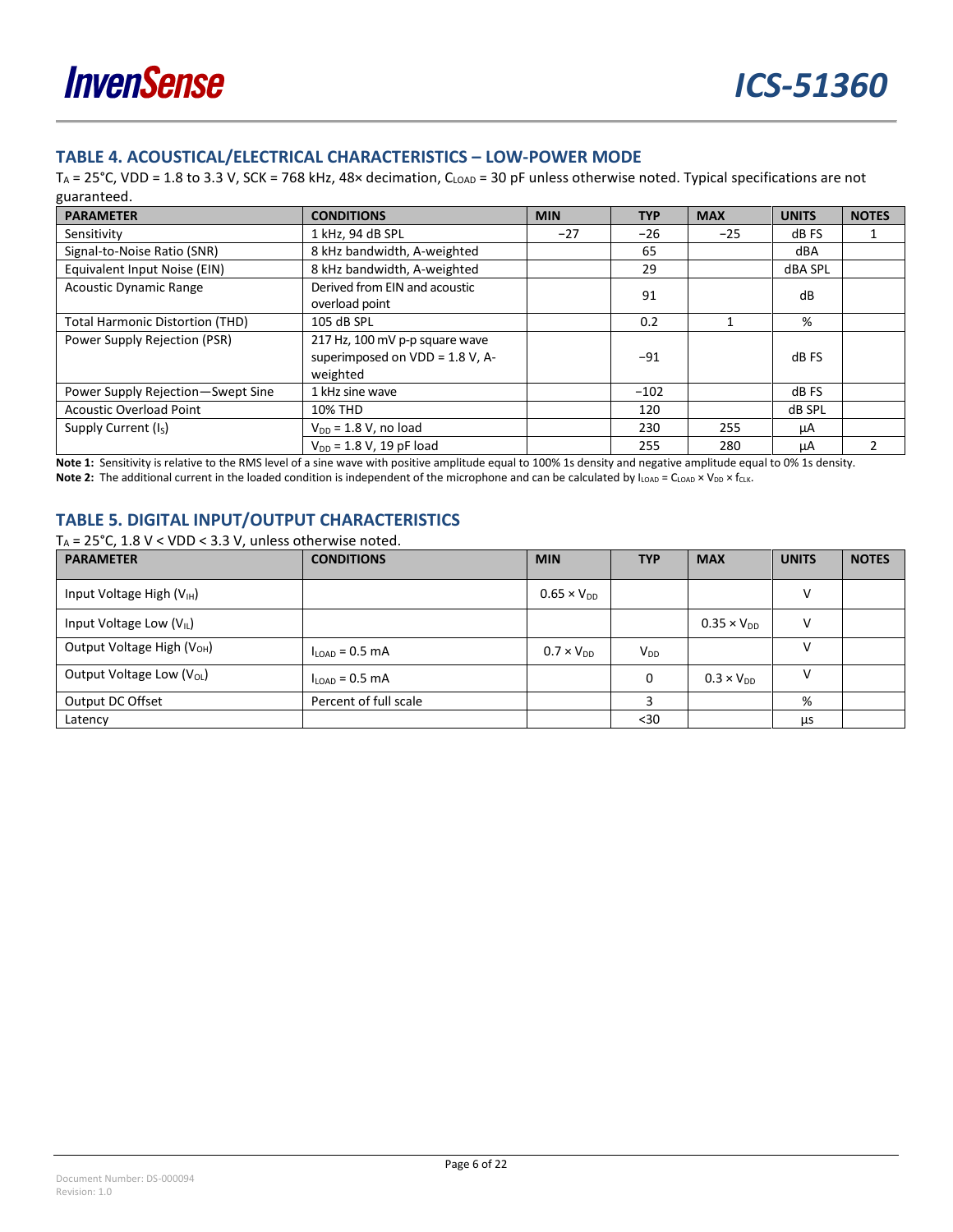### <span id="page-6-0"></span>**TABLE 6. PDM DIGITAL INPUT/OUTPUT**

T<sub>A</sub> =  $25^{\circ}$ C, 1.8 V < VDD < 3.3 V, unless otherwise noted.

| <b>PARAMETER</b>          | <b>CONDITIONS</b>                                                                                                | <b>MIN</b> | <b>TYP</b> | <b>MAX</b> | <b>UNITS</b>  | <b>NOTES</b> |
|---------------------------|------------------------------------------------------------------------------------------------------------------|------------|------------|------------|---------------|--------------|
| <b>MODE SWITCHING</b>     |                                                                                                                  |            |            |            |               |              |
| Sleep Time                | Time from f <sub>CLK</sub> falling <200 kHz                                                                      |            |            | 60         | ms            |              |
| Wake-Up Time              | Standard mode, Sleep Mode to f <sub>CLK</sub> >1 MHz,<br>output within 1 dB of final sensitivity, power<br>on    |            |            | 20         | <sub>ms</sub> |              |
| Wake-Up Time              | Low-Power Mode, Sleep Mode to f <sub>CLK</sub> >400<br>kHz, output within 1 dB of final sensitivity,<br>power on |            |            | 20         | <sub>ms</sub> |              |
| Switching time            | Between Low-Power and Standard Modes                                                                             |            |            | 10         | ms            |              |
| <b>INPUT</b>              |                                                                                                                  |            |            |            |               |              |
| t <sub>CLKIN</sub>        | Input clock period                                                                                               | 592        |            | 1447       | ns            |              |
|                           | Sleep Mode                                                                                                       |            |            | 200        | kHz           |              |
| Clock Frequency (CLK)     | Low-Power Mode                                                                                                   | 690        | 768        | 800        | kHz           |              |
|                           | <b>Standard Mode</b>                                                                                             | 1.00       | 1.536      | 4.8        | <b>MHz</b>    |              |
|                           | $f_{CLK}$ < 2.65 MHz                                                                                             | 40         |            | 60         | %             |              |
| Clock Duty Cycle          | $f_{CLK}$ > 2.65 MHz                                                                                             | 48         |            | 52         | %             |              |
| t <sub>rise</sub>         | CLK rise time (10% to 90% level)                                                                                 |            |            | 40         | ns            | 1            |
| t <sub>FALL</sub>         | CLK fall time (90% to 10% level)                                                                                 |            |            | 40         | ns            | 1            |
| <b>OUTPUT</b>             |                                                                                                                  |            |            |            |               |              |
| $t_{100TEN}$              | DATA1 (right) driven after falling clock edge                                                                    | 40         |            |            | ns            |              |
| $t_{10}$ <sub>UTDIS</sub> | DATA1 (right) disabled after rising clock<br>edge                                                                | 10         |            | 23         | ns            |              |
| t <sub>20UTEN</sub>       | DATA2 (left) driven after rising clock edge                                                                      | 40         |            |            | ns            |              |
| t <sub>20UTDIS</sub>      | DATA2 (left) disabled after falling clock<br>edge                                                                | 10         |            | 23         | ns            |              |

**Note 1:** Guaranteed by design

#### <span id="page-6-1"></span>**TIMING DIAGRAM**

<span id="page-6-2"></span>

**Figure 1. Pulse Density Modulated Output Timing**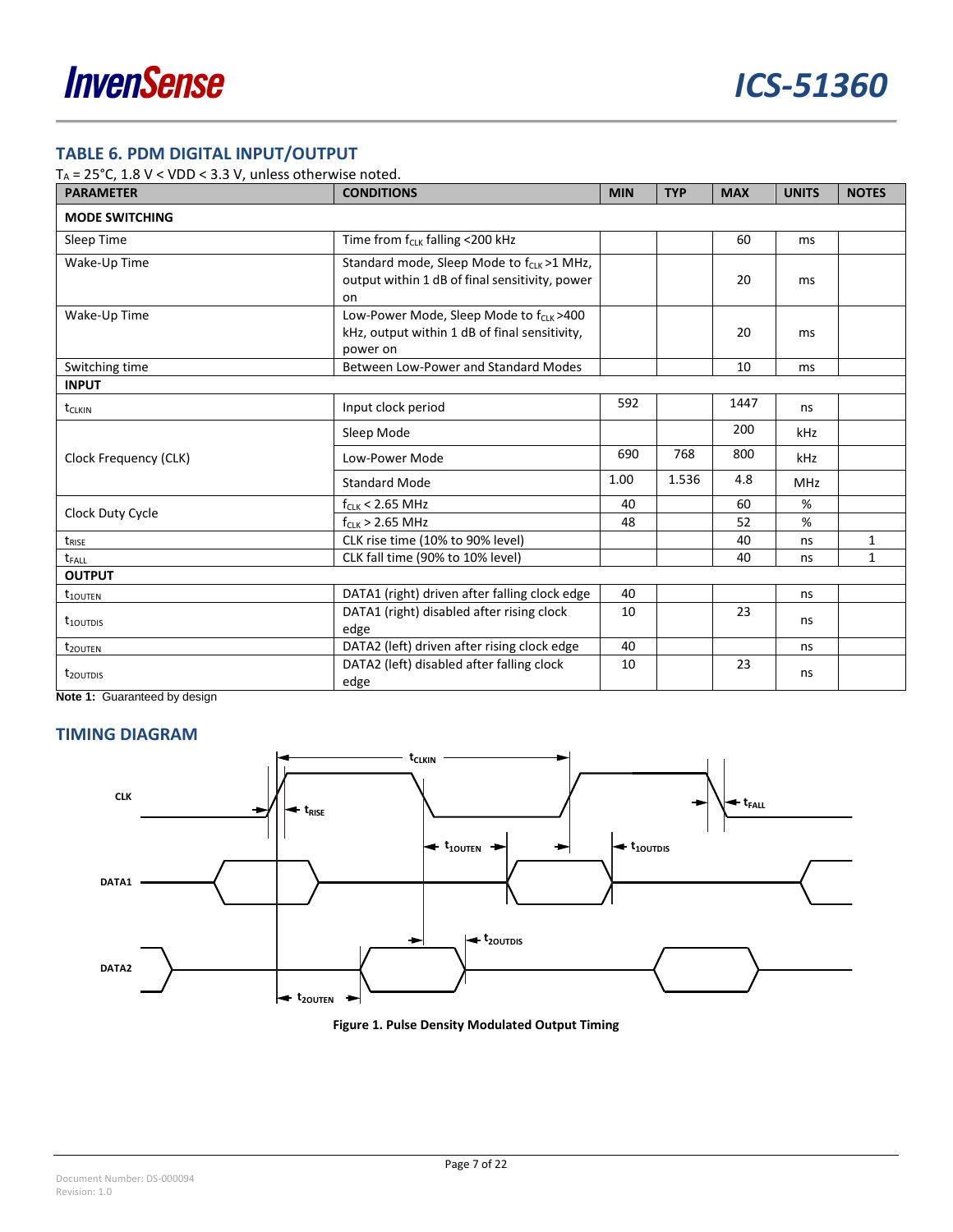

### <span id="page-7-0"></span>*ABSOLUTE MAXIMUM RATINGS*

Stress above those listed as Absolute Maximum Ratings may cause permanent damage to the device. These are stress ratings only and functional operation of the device at these conditions is not implied. Exposure to the absolute maximum ratings conditions for extended periods may affect device reliability.

#### <span id="page-7-1"></span>**TABLE 7. ABSOLUTE MAXIMUM RATINGS**

| <b>PARAMETER</b>                  | <b>RATING</b>                                                    |
|-----------------------------------|------------------------------------------------------------------|
| Supply Voltage (V <sub>DD</sub> ) | $-0.3$ V to $+3.63$ V                                            |
| Digital Pin Input Voltage         | $-0.3$ V to V <sub>DD</sub> + 0.3 V or 3.63 V, whichever is less |
| Sound Pressure Level              | 160dB                                                            |
| <b>Mechanical Shock</b>           | 10,000 $q$                                                       |
| Vibration                         | Per MIL-STD-883 Method 2007, Test Condition B                    |
| <b>Temperature Range</b>          |                                                                  |
| <b>Biased</b>                     | $-40^{\circ}$ C to +85 $^{\circ}$ C                              |
| Storage                           | $-55^{\circ}$ C to +150 $^{\circ}$ C                             |

#### <span id="page-7-2"></span>**ESD CAUTION**



ESD (electrostatic discharge) sensitive device. Charged devices and circuit boards can discharge without detection. Although this product features patented or proprietary protection circuitry, damage may occur on devices subjected to high energy ESD. Therefore proper ESD precautions should be taken to avoid performance degradation or loss of functionality.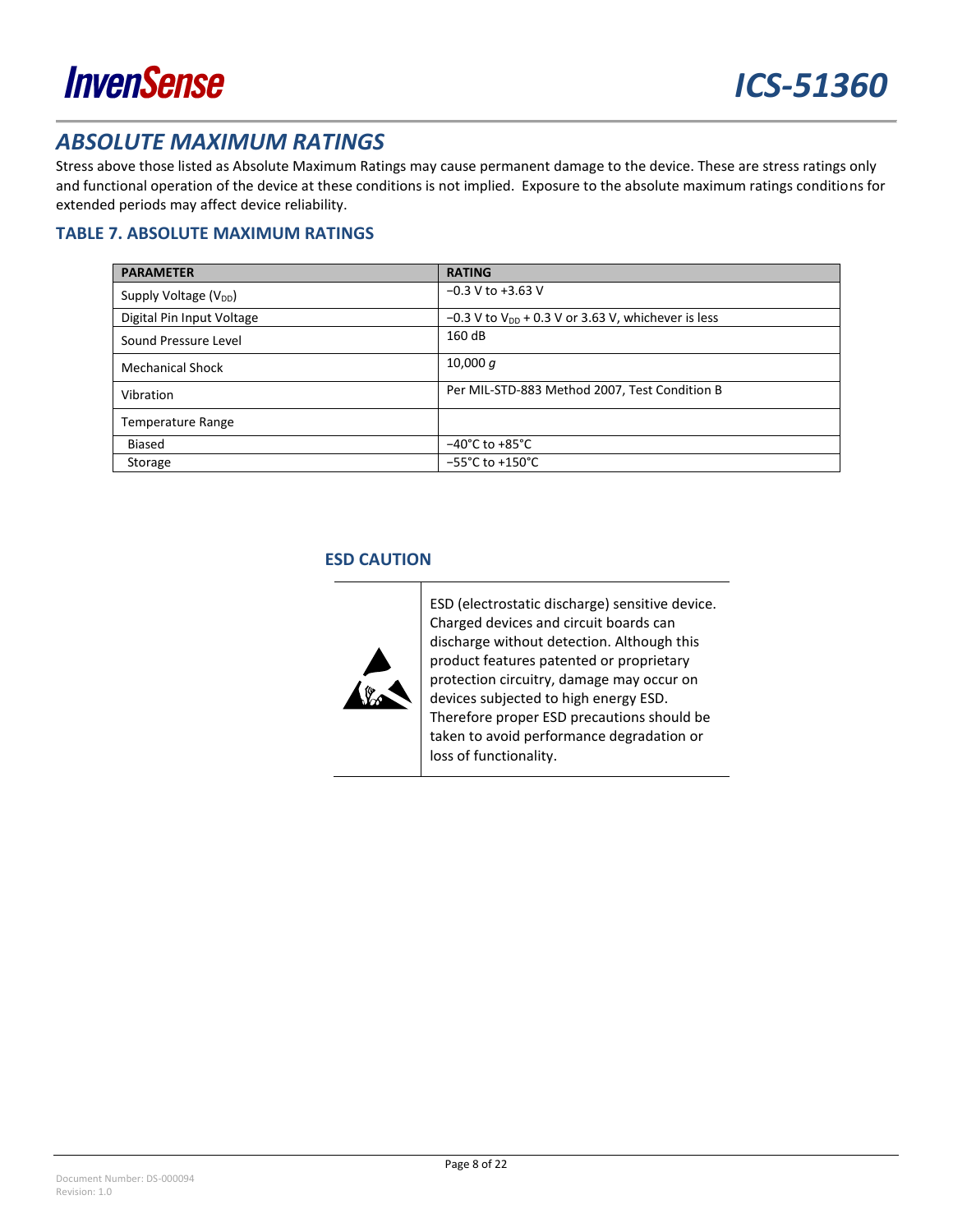### <span id="page-8-0"></span>**SOLDERING PROFILE**



**Figure 2. Recommended Soldering Profile Limits**

#### <span id="page-8-2"></span><span id="page-8-1"></span>**TABLE 8. RECOMMENDED SOLDERING PROFILE\***

| <b>PROFILE FEATURE</b>                                         |                                                                                   | Sn63/Pb37                | <b>Pb-Free</b>           |
|----------------------------------------------------------------|-----------------------------------------------------------------------------------|--------------------------|--------------------------|
| Average Ramp Rate $(TL$ to $TP)$                               |                                                                                   | $1.25^{\circ}$ C/sec max | $1.25^{\circ}$ C/sec max |
|                                                                | Minimum Temperature<br>(T <sub>SMIN</sub> )                                       | $100^{\circ}$ C          | $100^{\circ}$ C          |
| Preheat                                                        | Minimum Temperature<br>(T <sub>SMIN</sub> )                                       | $150^{\circ}$ C          | $200^{\circ}$ C          |
| Time (T <sub>SMIN</sub> to T <sub>SMAX</sub> ), t <sub>s</sub> |                                                                                   | 60 sec to 75 sec         | 60 sec to 75 sec         |
| Ramp-Up Rate (T <sub>SMAX</sub> to TL)                         |                                                                                   | $1.25^{\circ}$ C/sec     | $1.25^{\circ}$ C/sec     |
|                                                                | Time Maintained Above Liquidous (tL)                                              | 45 sec to 75 sec         | $^{\sim}50$ sec          |
| Liquidous Temperature $(T_L)$                                  |                                                                                   | $183^{\circ}$ C          | $217^{\circ}$ C          |
| Peak Temperature (T <sub>P</sub> )                             |                                                                                   | 215°C+3°C/-3°C           | 260°C +0°C/-5°C          |
| Time Within +5°C of Actual Peak<br>Temperature $(t_P)$         |                                                                                   | 20 sec to 30 sec         | 20 sec to 30 sec         |
| Ramp-Down Rate                                                 |                                                                                   | 3°C/sec max              | 3°C/sec max              |
|                                                                | Time +25 $^{\circ}$ C (t <sub>25<math>^{\circ}</math>C) to Peak Temperature</sub> | 5 min max                | 5 min max                |

*\*The reflow profile in [Table 8](#page-8-1) is recommended for board manufacturing with InvenSense MEMS microphones. All microphones are also compatible with the J-STD-020 profile*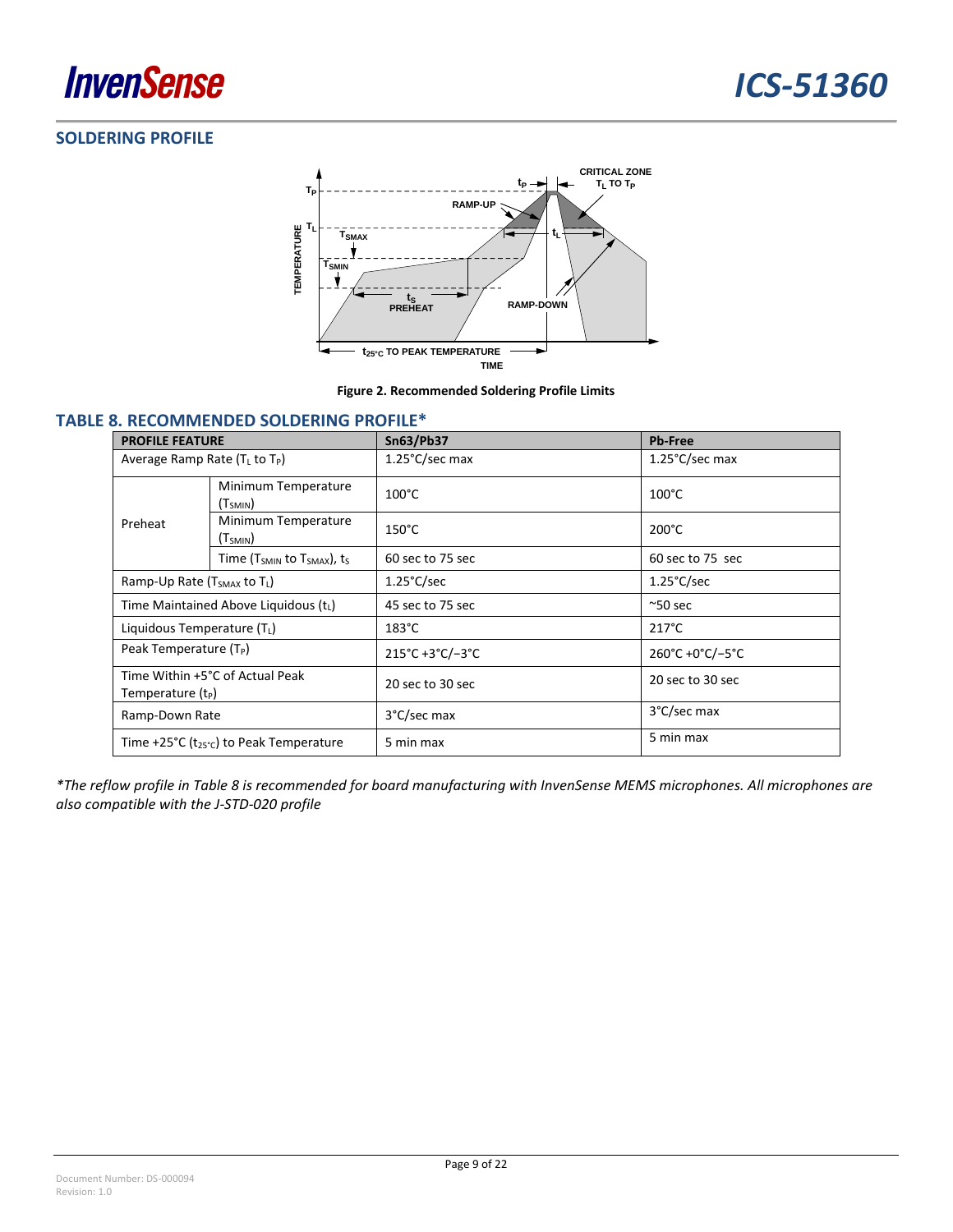## <span id="page-9-0"></span>*PIN CONFIGURATIONS AND FUNCTION DESCRIPTIONS*



**Figure 3. Pin Configuration (Top View, Terminal Side Down)**

#### <span id="page-9-1"></span>**TABLE 9. PIN FUNCTION DESCRIPTIONS**

| <b>PIN</b>     | <b>NAME</b>   | <b>FUNCTION</b>                                                                                                                                                                                                            |  |
|----------------|---------------|----------------------------------------------------------------------------------------------------------------------------------------------------------------------------------------------------------------------------|--|
| 1              | <b>DATA</b>   | Digital Output Signal (DATA1 or DATA2)                                                                                                                                                                                     |  |
| $\overline{2}$ | <b>SFLFCT</b> | Left Channel or Right Channel Select:<br>DATA 1 (right): SELECT tied to GND<br>DATA 2 (left): SELECT tied to VDD. In this setting, SELECT should be tied to the same voltage<br>source as the VDD pin.                     |  |
| 3              | GND           | Ground                                                                                                                                                                                                                     |  |
| 4              | <b>CLK</b>    | Clock Input to Microphone                                                                                                                                                                                                  |  |
| 5              | <b>VDD</b>    | Power Supply. For best performance and to avoid potential parasitic artifacts, place a 0.1 µF<br>(100 nF) ceramic type X7R capacitor between Pin 5 (VDD) and ground. Place the capacitor as<br>close to Pin 5 as possible. |  |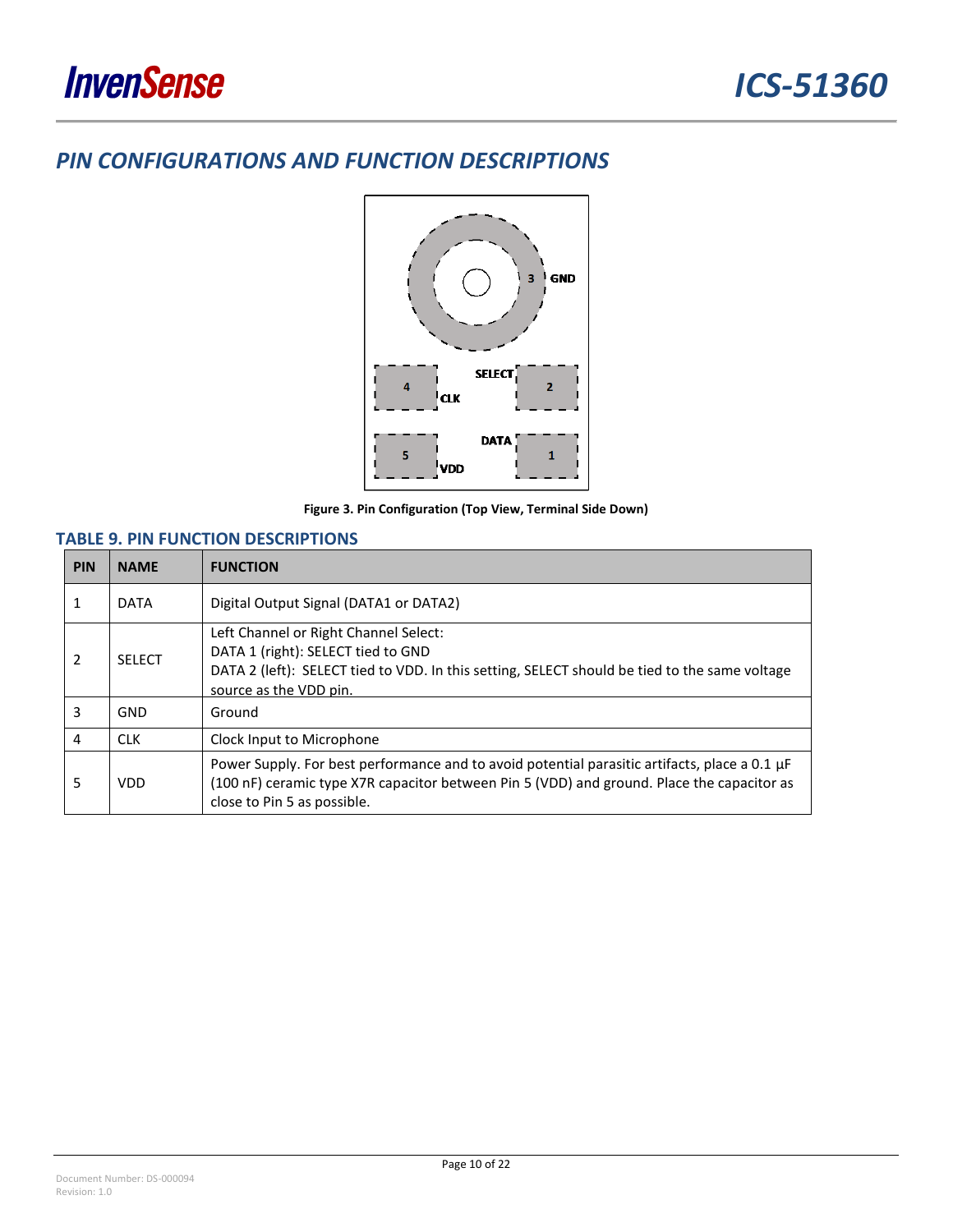

**-20**

**-10**

**0**



## <span id="page-10-0"></span>*TYPICAL PERFORMANCE CHARACTERISTICS*



**100 1000 10000**

**FREQUENCY (Hz)**



**Figure 6. Power Supply Rejection (PSR) vs. Frequency, Standard Mode**



<span id="page-10-1"></span>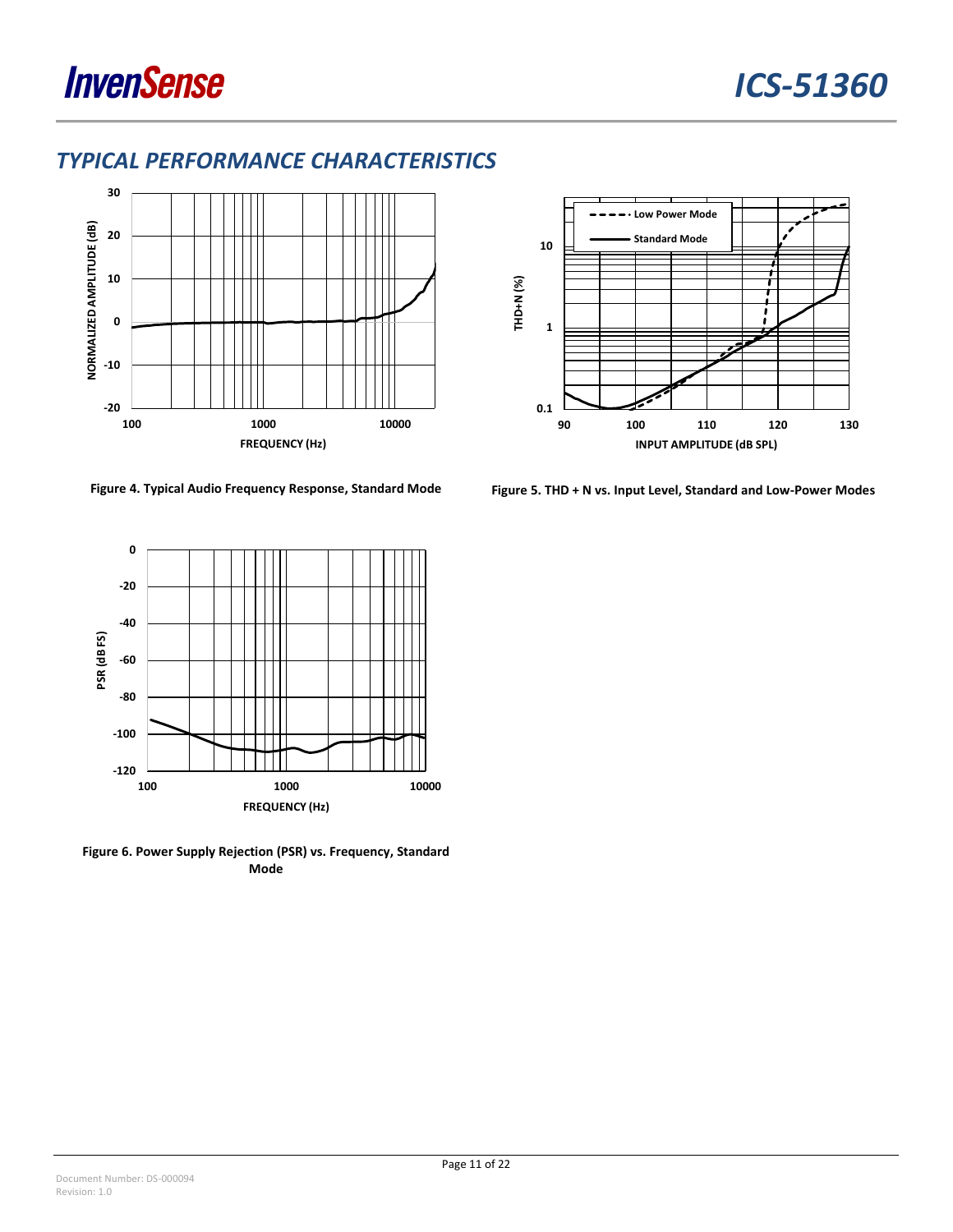

### <span id="page-11-0"></span>*THEORY OF OPERATION*

#### <span id="page-11-1"></span>**PDM DATA FORMAT**

The output from the DATA pin of the ICS-51360 is in pulse density modulated (PDM) format. This data is the 1-bit output of a fourthorder Σ-Δ modulator. The data is encoded so that the left channel is clocked on the falling edge of CLK, and the right channel is clocked on the rising edge of CLK. After driving the DATA signal high or low in the appropriate half frame of the CLK signal, the DATA driver of the microphone tristates. In this way, two microphones, one set to the left channel and the other to the right, can drive a single DATA line. See [Figure 1](#page-6-2) for a timing diagram of the PDM data format; the DATA1 and DATA2 lines shown in this figure are two halves of the single physical DATA signal. [Figure 7](#page-11-4) shows a diagram of the two stereo channels sharing a common DATA line.



**Figure 7. Stereo PDM Format**

<span id="page-11-4"></span>If only one microphone is connected to the DATA signal, the output is only clocked on a single edge [\(Figure 8\)](#page-11-5). For example, a left channel microphone is never clocked on the rising edge of CLK. In a single microphone application, each bit of the DATA signal is typically held for the full CLK period until the next transition because the leakage of the DATA line is not enough to discharge the line while the driver is tristated.



#### **Figure 8. Mono PDM Format**

<span id="page-11-5"></span>See [Table 10](#page-11-2) for the channel assignments according to the logic level on the SELECT pin. The setting on the SELECT pin is sampled at power-up and should not be changed during operation.

#### <span id="page-11-2"></span>**TABLE 10. ICS-51360 CHANNEL SETTING**

| <b>SELECT Pin Setting</b> | <b>Channel</b> |
|---------------------------|----------------|
| Low (tie to GND)          | Right (DATA1)  |
| High (tie to VDD)         | Left (DATA2)   |

For PDM data, the density of the pulses indicates the signal amplitude. A high density of high pulses indicates a signal near positive full scale, and a high density of low pulses indicates a signal near negative full scale. A perfect zero (dc) audio signal shows an alternating pattern of high and low pulses.

The output PDM data signal has a small dc offset of about 3% of full scale. A high-pass filter in the codec that is connected to the digital microphone and does not affect the performance of the microphone typically removes this dc signal.

#### <span id="page-11-3"></span>**PDM MICROPHONE SENSITIVITY**

The sensitivity of a PDM output microphone is specified with the unit dB FS (decibels relative to digital full scale). A 0 dB FS sine wave is defined as a signal whose peak just touches the full-scale code of the digital word (see [Figure 9\)](#page-12-0). This measurement convention also means that signals with a different crest factor may have an RMS level higher than 0 dB FS. For example, a full-scale square wave has an RMS level of 3 dB FS.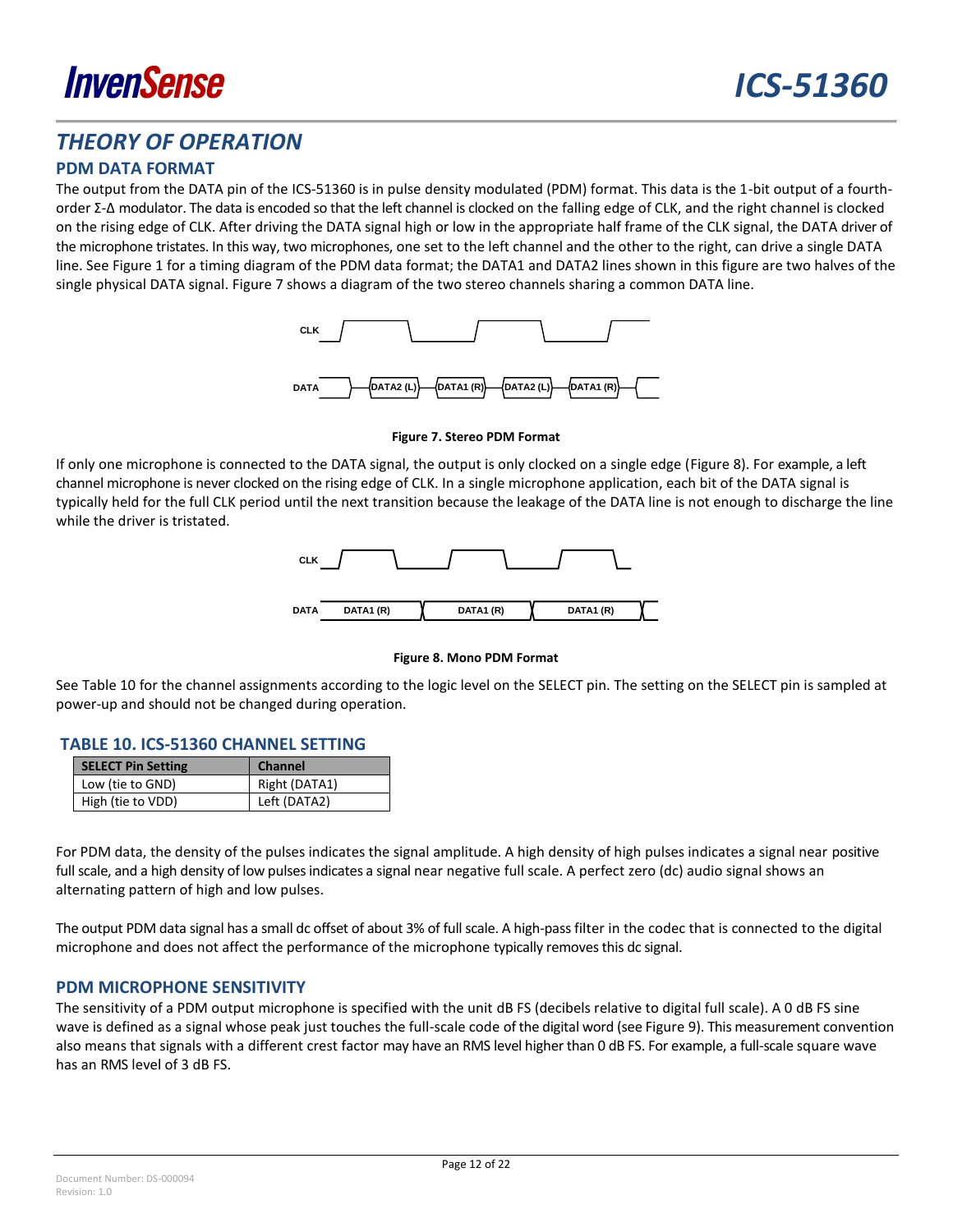

## *ICS-51360*

This definition of a 0 dB FS signal must be understood when measuring the sensitivity of the ICS-51360. A 1 kHz sine wave at a 94 dB SPL acoustic input to the ICS-51360 results in an output signal with a -26 dB FS level (low power mode). The output digital word peaks at −26 dB below the digital full-scale level. A common misunderstanding is that the output has an RMS level of −29 dB FS; however, this is not true because of the definition of the 0 dB FS sine wave.





<span id="page-12-0"></span>There is not a commonly accepted unit of measurement to express the instantaneous level, as opposed to the RMS level of the signal, of a digital signal output from the microphone. Some measurement systems express the instantaneous level of an individual sample in units of D, where 1.0 D is digital full scale. In this case, a −26 dB FS sine wave has peaks at 0.05 D.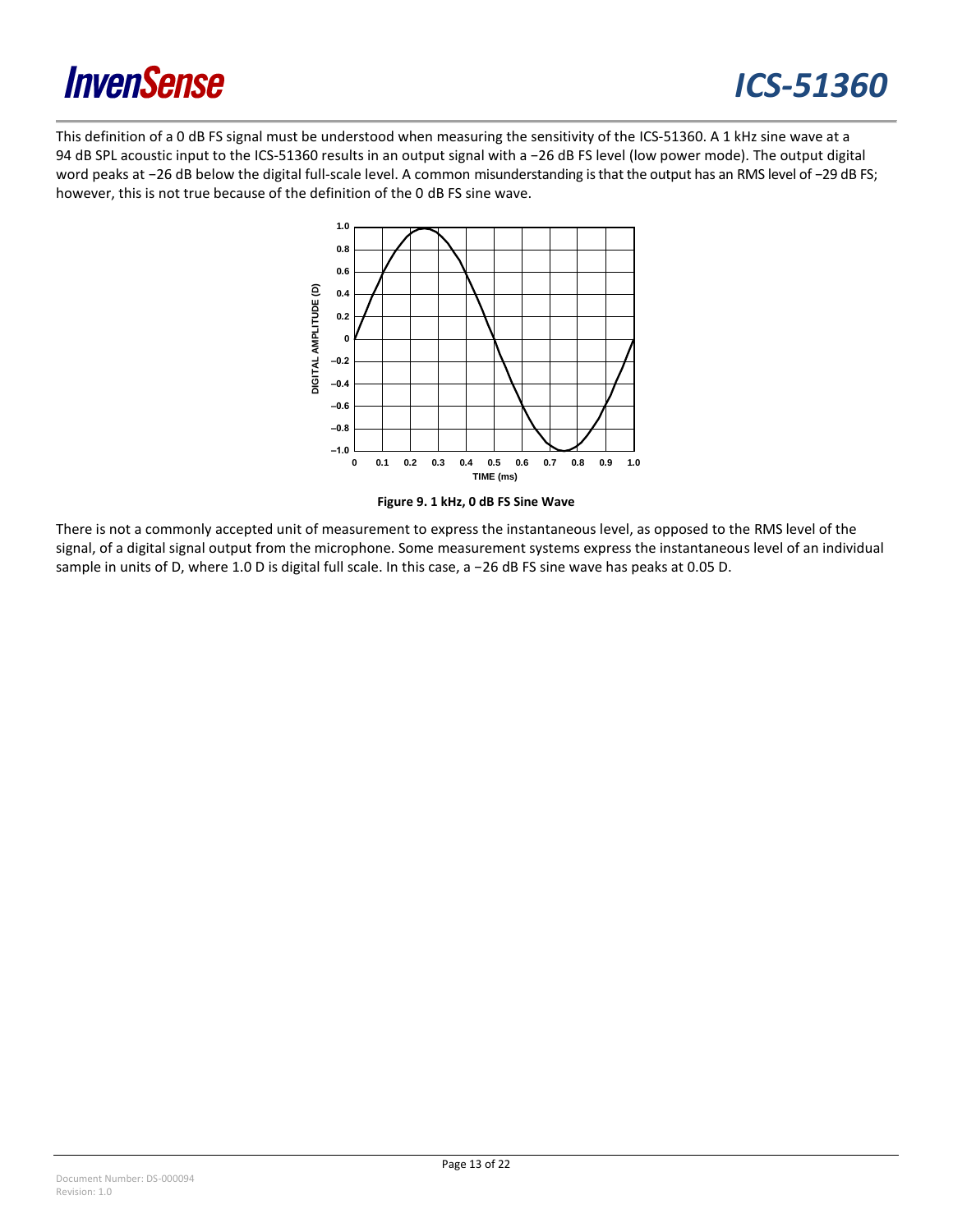## <span id="page-13-0"></span>*APPLICATIONS INFORMATION*

#### <span id="page-13-1"></span>**LOW POWER MODE**

Low Power Mode (LPM) enables the ICS-51360 to be used in an AlwaysOn listening mode for keyword spotting and ambient sound analysis. The ICS-51360 will enter LPM when the frequency of SCK is 768 kHz. In this mode, the microphone consumes only 230 µA while retaining high electro-acoustic performance.

When one microphone is in LPM for AlwaysOn listening, a second microphone sharing the same data line may be powered down. In this case, where one microphone is powered up and another is powered down by disabling the VDD supply or in sleep mode by reducing the frequency of a separate clock source, the disabled microphone does not present a load to the signal on the LPM microphone's DATA pin.

#### <span id="page-13-2"></span>**DYNAMIC RANGE CONSIDERATIONS**

The microphone clips (THD = 10%) at 120 dB SPL in Low Power Mode and at 130 dB SPL in Standard Mode (see [Figure 5\)](#page-10-1); however, it continues to output an increasingly distorted signal above that point. The peak output level, which is controlled by the modulator, limits at 0 dB FS.

To fully use the 98 dB dynamic range of the output data of the ICS-51360 in a design, the digital signal processor (DSP), analog-to-digital converter (ADC), or codec circuit following it must be chosen carefully. The decimation filter that inputs the PDM signal from the ICS-51360 must have a dynamic range sufficiently better than the dynamic range of the microphone so that the overall noise performance of the system is not degraded. If the decimation filter has a dynamic range of 10 dB better than the microphone, the overall system noise only degrades by 0.4 dB. This 108 dB filter dynamic range requires the filter to have at least 18 bit resolution.

#### <span id="page-13-3"></span>**CONNECTING PDM MICROPHONES**

A PDM output microphone istypically connected to a codec with a dedicated PDM input. This codec separately decodes the left and right channels and filters the high sample rate modulated data back to the audio frequency band. This codec also generates the clock for the PDM microphones or is synchronous with the source that is generating the clock. [Figure 10](#page-13-4) an[d Figure 11](#page-14-0) show mono and stereo connections of the ICS-51360 to a codec. The mono connection shows an ICS-51360 set to output data on the right channel. To output on the left channel, tie the SELECT pin to VDD instead of tying it to GND.



<span id="page-13-4"></span>**Figure 10. Mono PDM Microphone (Right Channel) Connection to Codec**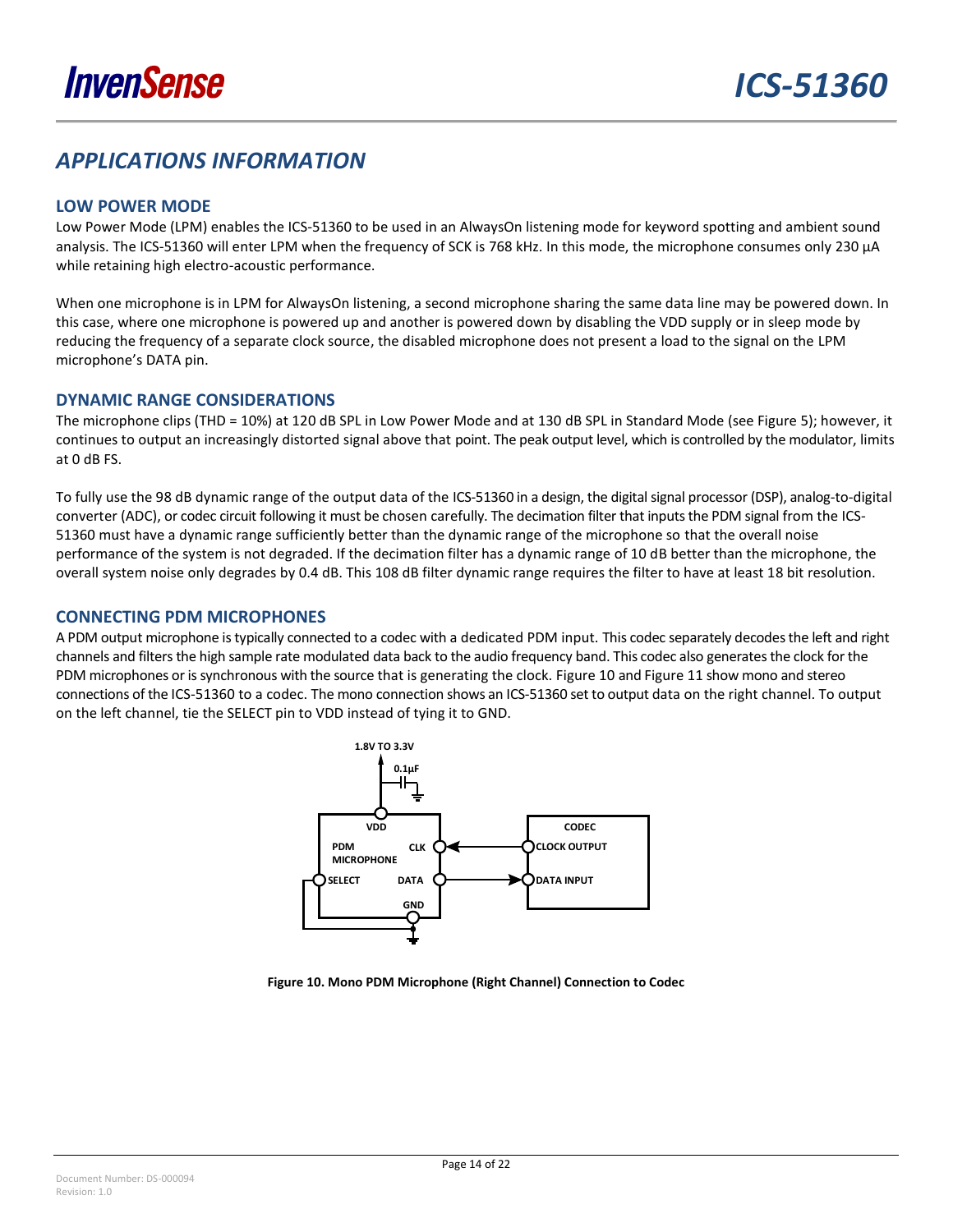

**Figure 11. Stereo PDM Microphone Connection to Codec**

<span id="page-14-0"></span>Decouple the VDD pin of the ICS-51360 to GND with a 0.1 µF capacitor. Place this capacitor as close to VDD as the printed circuit board (PCB) layout allows.

Do not use a pull-up or pull-down resistor on the PDM data signal line because it can pull the signal to an incorrect state during the period that the signal line is tristated.

The DATA signal does not need to be buffered in normal use when the ICS-51360 microphone(s) is placed close to the codec on the PCB. If the DATA signal must be driven over a long cable (>15 cm) or other large capacitive load, a digital buffer may be required. Only use a signal buffer on the DATA line when one microphone is in use or after the point where two microphones are connected (see [Figure 12\)](#page-14-1). The DATA output of each microphone in a stereo configuration cannot be individually buffered because the two buffer outputs cannot drive a single signal line. If a buffer is used, take care to select one with low propagation delay so that the timing of the data connected to the codec is not corrupted.



<span id="page-14-1"></span>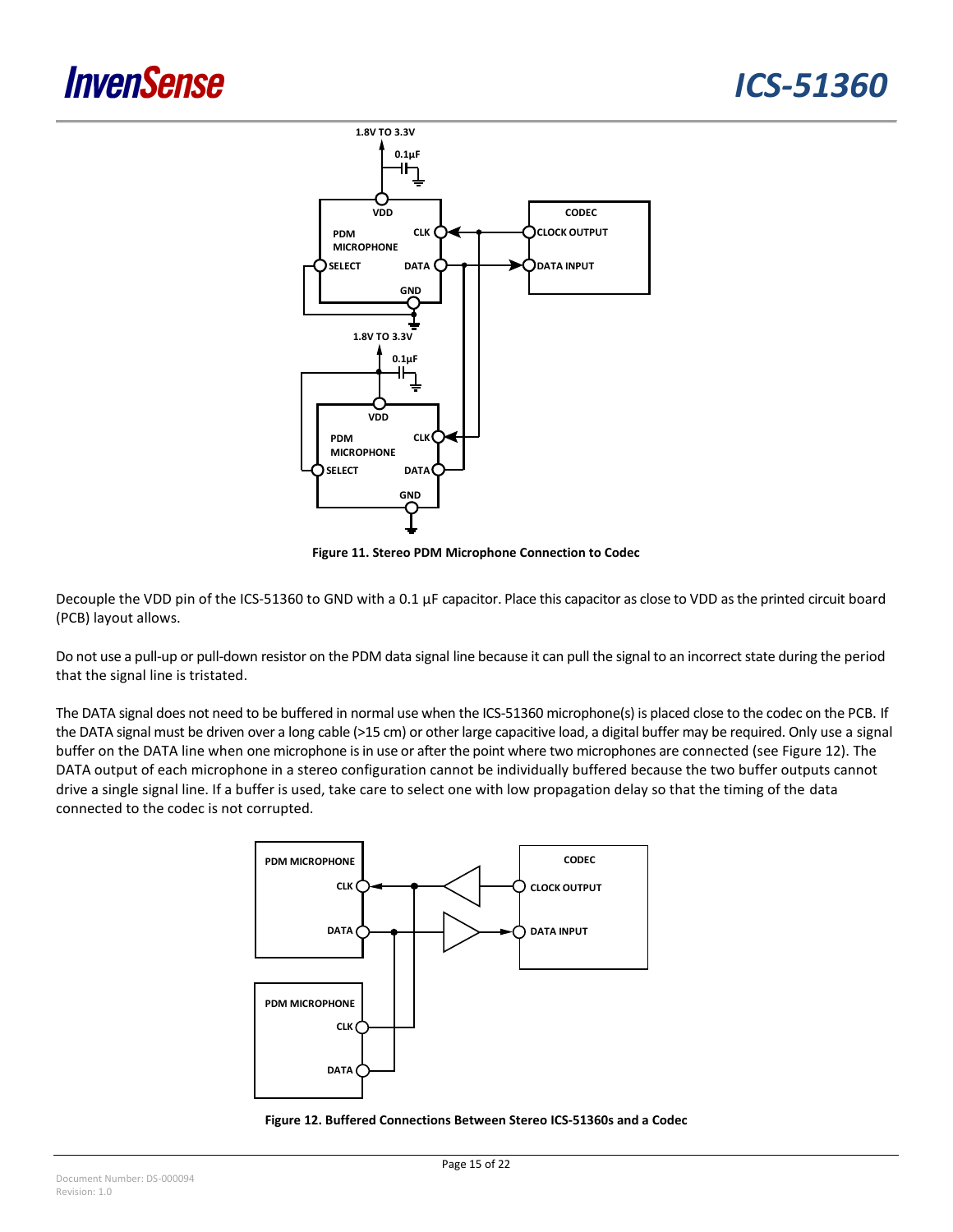

When long wires are used to connect the codec to the ICS-51360, a source termination resistor can be used on the clock output of the codec instead of a buffer to minimize signal overshoot or ringing. Match the value of this resistor to the characteristic impedance of the CLK trace on the PCB. Depending on the drive capability of the codec clock output, a buffer may still be needed, as shown i[n Figure](#page-14-1)  [12.](#page-14-1)

#### <span id="page-15-0"></span>**SLEEP MODE**

The microphone enters sleep mode when the clock frequency falls below 200 kHz. In this mode, the microphone data output is in a high impedance state. The current consumption in sleep mode is 12 µA.

The microphone wakes up from sleep mode and begins to output data within 10 ms after the clock becomes active. The wake-up time indicates the time from when the clock is enabled to when the ICS-51360 outputs data within 1 dB of its settled sensitivity.

#### <span id="page-15-1"></span>**START-UP TIME**

The start-up time of the ICS-51360 is less than 20 ms, measured by the time from when power and clock are enabled until sensitivity of the output signal is within 1 dB of its settled sensitivity.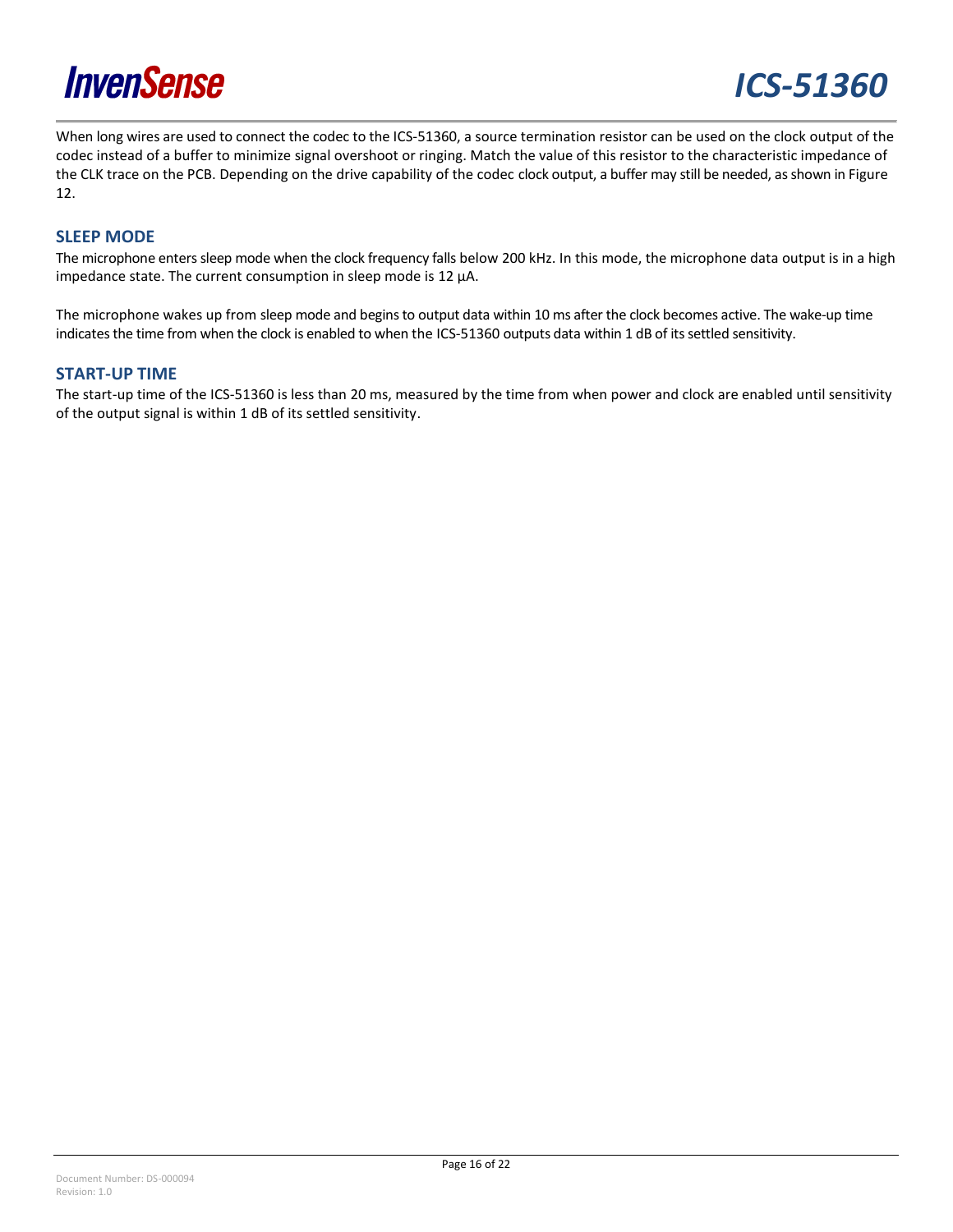

### <span id="page-16-0"></span>*SUPPORTING DOCUMENTS*

For additional information, see the following documents.

#### <span id="page-16-1"></span>**APPLICATION NOTES – GENERAL**

AN-000048, *PDM Digital Output MEMS Microphone Flex Evaluation Board User Guide* AN-100, *MEMS Microphone Handling and Assembly Guide* AN-1003, *Recommendations for Mounting and Connecting the Invensense, Bottom-Ported MEMS Microphones* AN-1112, *Microphone Specifications Explained* AN-1124, *Recommendations for Sealing InvenSense Bottom-Port MEMS Microphones from Dust and Liquid Ingress* AN-1140, *Microphone Array Beamforming*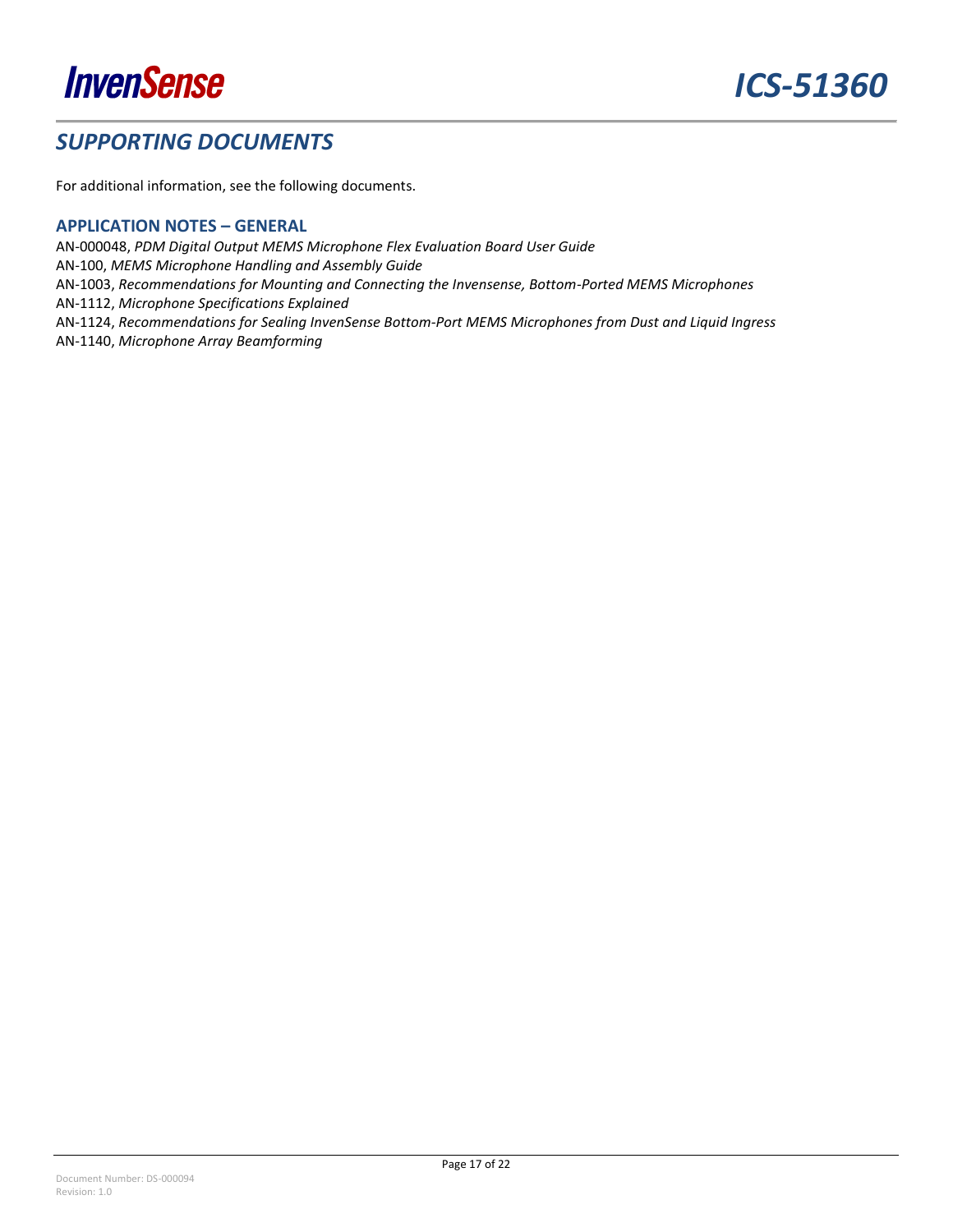

## <span id="page-17-0"></span>*PCB DESIGN AND LAND PATTERN LAYOUT*

The recommended PCB land pattern for the ICS-51360 is a 1:1 ratio of the solder pads on the microphone package, as shown i[n Figure](#page-17-2)  [13.](#page-17-2) Avoid applying solder paste to the sound hole in the PCB. A suggested solder paste stencil pattern layout is shown in [Figure 14.](#page-17-3)

The response of the ICS-51360 is not affected by the PCB hole size as long as the hole is not smaller than the sound port of the microphone (0.375 mm in diameter). A 0.5 mm to 1 mm diameter for the hole is recommended. Take care to align the hole in the microphone package with the hole in the PCB. The exact degree of the alignment does not affect the microphone performance as long asthe holes are not partially or completely blocked.



**Figure 13. Recommended PCB Land Pattern Layout**

<span id="page-17-2"></span>

**Figure 14. Suggested Solder Paste Stencil Pattern Layout**

#### <span id="page-17-3"></span><span id="page-17-1"></span>**PCB MATERIAL AND THICKNESS**

The performance of the ICS-51360 is not affected by PCB thickness. The ICS-51360 can be mounted on either a rigid or flexible PCB. A flexible PCB with the microphone can be attached directly to the device housing with an adhesive layer. This mounting method offers a reliable seal around the sound port while providing the shortest acoustic path for good sound quality.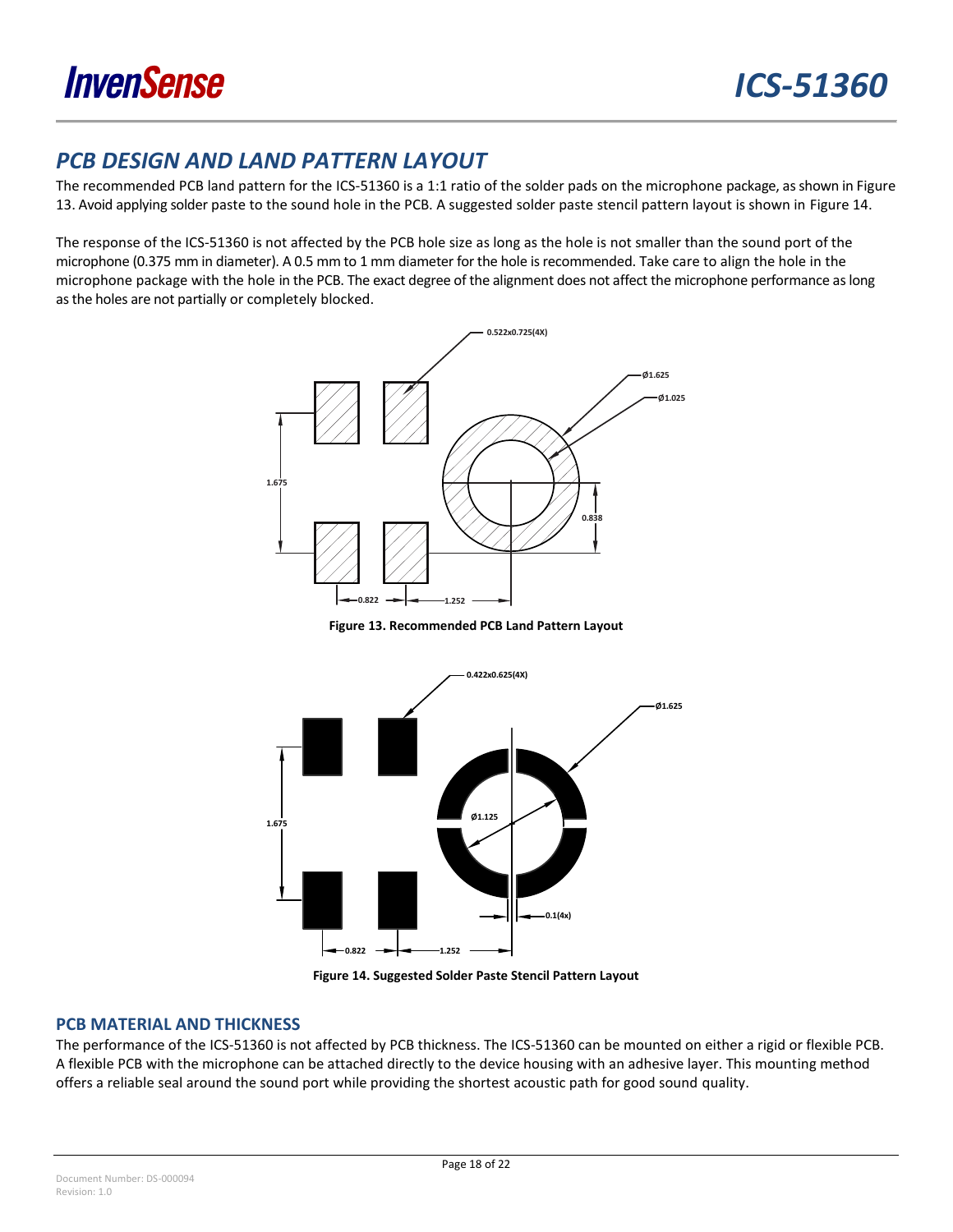

## <span id="page-18-0"></span>*HANDLING INSTRUCTIONS*

#### <span id="page-18-1"></span>**PICK AND PLACE EQUIPMENT**

The MEMS microphone can be handled using standard pick-and-place and chip shooting equipment. Take care to avoid damage to the MEMS microphone structure as follows:

- Use a standard pickup tool to handle the microphone. Because the microphone hole is on the bottom of the package, the pickup tool can make contact with any part of the lid surface.
- Do not pick up the microphone with a vacuum tool that makes contact with the bottom side of the microphone. Do not pull air out of or blow air into the microphone port.
- Do not use excessive force to place the microphone on the PCB.

#### <span id="page-18-2"></span>**REFLOW SOLDER**

For best results, the soldering profile must be in accordance with the recommendations of the manufacturer of the solder paste used to attach the MEMS microphone to the PCB. It is recommended that the solder reflow profile not exceed the limit conditions specified in [Figure 2](#page-8-2) and [Table 8.](#page-8-1)

#### <span id="page-18-3"></span>**BOARD WASH**

When washing the PCB, ensure that water does not make contact with the microphone port. Do not use blow-off procedures or ultrasonic cleaning.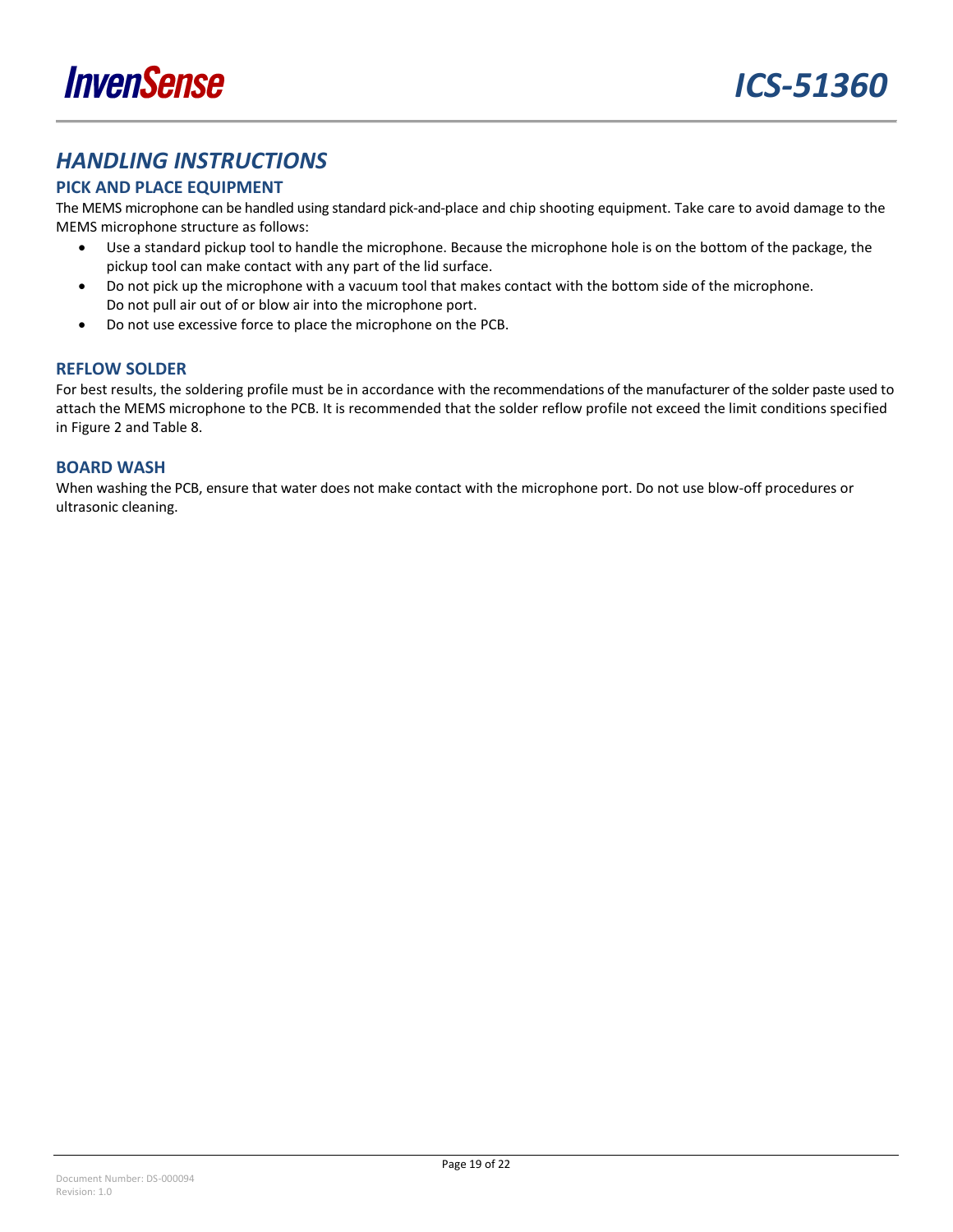## <span id="page-19-0"></span>*OUTLINE DIMENSIONS*





**Figure 16. Package Marking Specification (Top View)**

#### <span id="page-19-1"></span>**ORDERING GUIDE**

| <b>PART</b> | <b>TEMP RANGE</b>                  | <b>PACKAGE</b>     | <b>QUANTITY</b> | <b>PACKAGING</b>  |
|-------------|------------------------------------|--------------------|-----------------|-------------------|
| ICS-51360   | $-40^{\circ}$ C to $+85^{\circ}$ C | 5-Terminal LGA CAV | 10,000          | 13" Tape and Reel |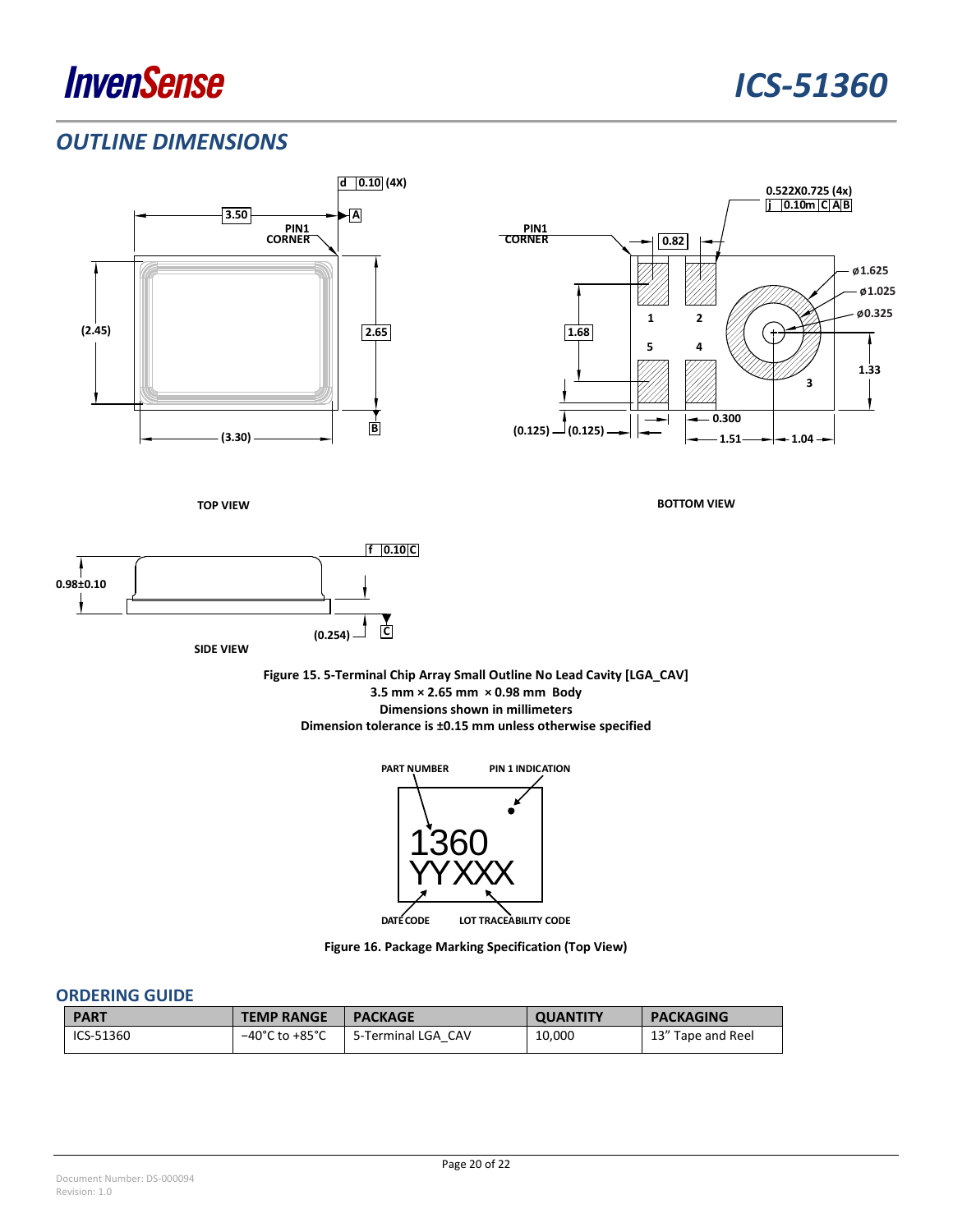



#### <span id="page-20-0"></span>**REVISION HISTORY**

| <b>REVISION DATE</b> | <b>REVISION</b> | <b>DESCRIPTION</b> |
|----------------------|-----------------|--------------------|
| 9/23/2016            | 1.0             | Initial version    |